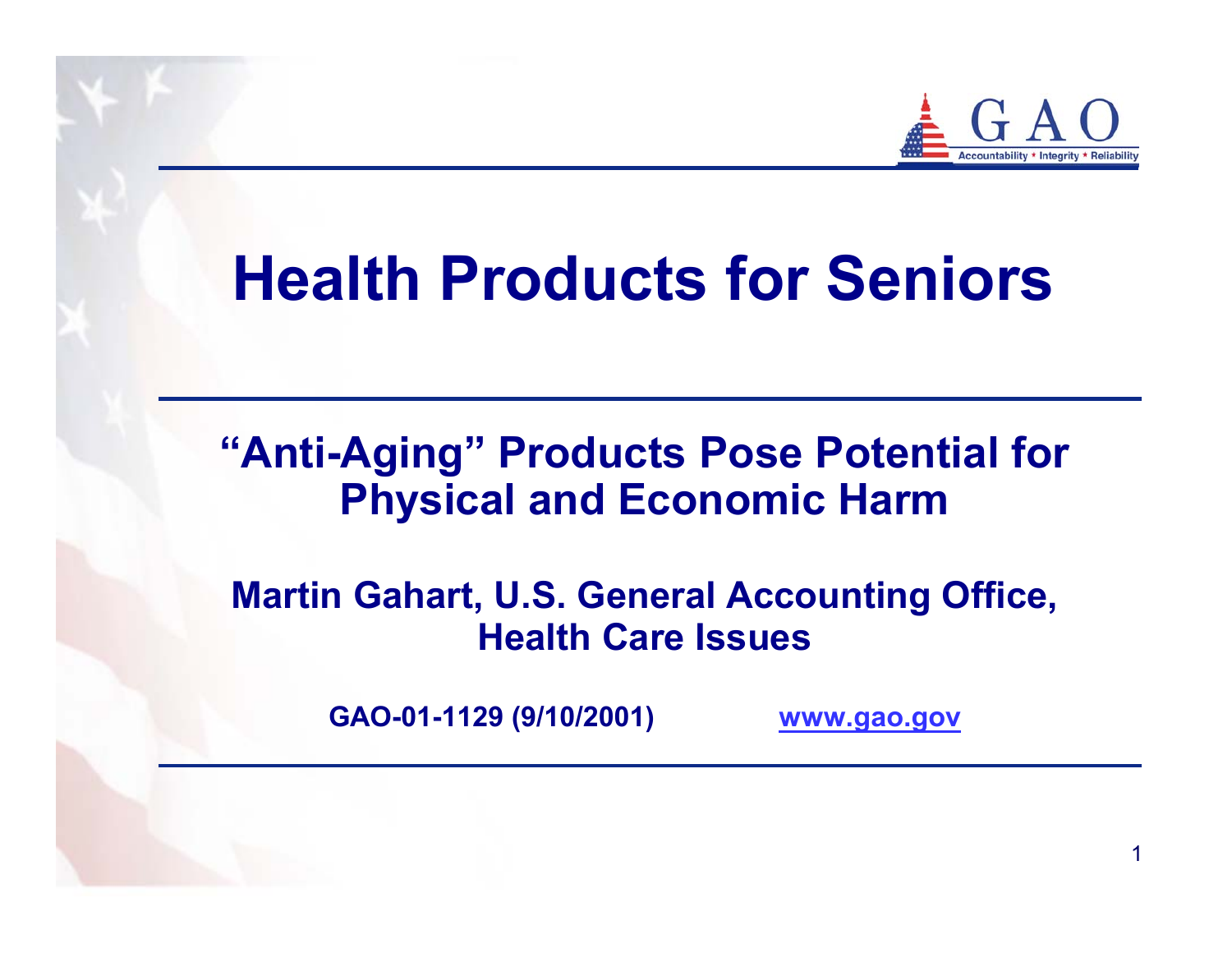

# **Swindlers, Hucksters and Snake Oil Salesmen…**

- …The Hype and Hope of Marketing Anti-Aging Products to Seniors
- U.S. Senate Special Committee on Aging Hearing, Chaired by Sen. John Breaux
- Sept. 10, 2001

(http://aging.senate.gov/ev ents/091001.html)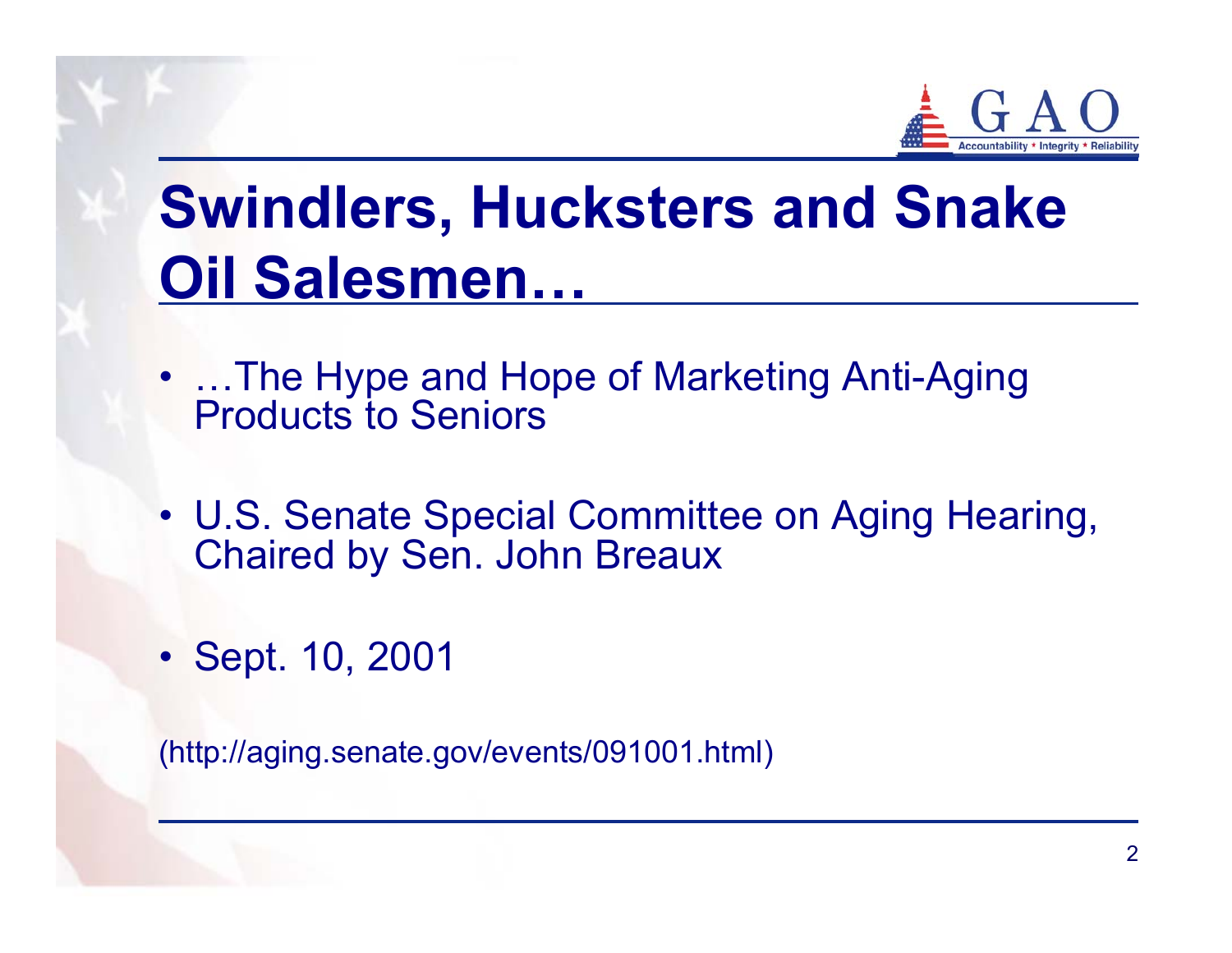

## **Background**

- Dietary supplements are widely used by seniors
- Seniors may be at particular risk because of chronic health problems and use of prescription drugs
- • Dietary Supplements Health and Education Act (DSHEA)
	- No FDA review of safety and efficacy prior to marketing
	- • Manufacturers not required to register with FDA or report adverse events
	- FDA can initiate action to remove dangerous products
	- Products can not claim to treat or cure disease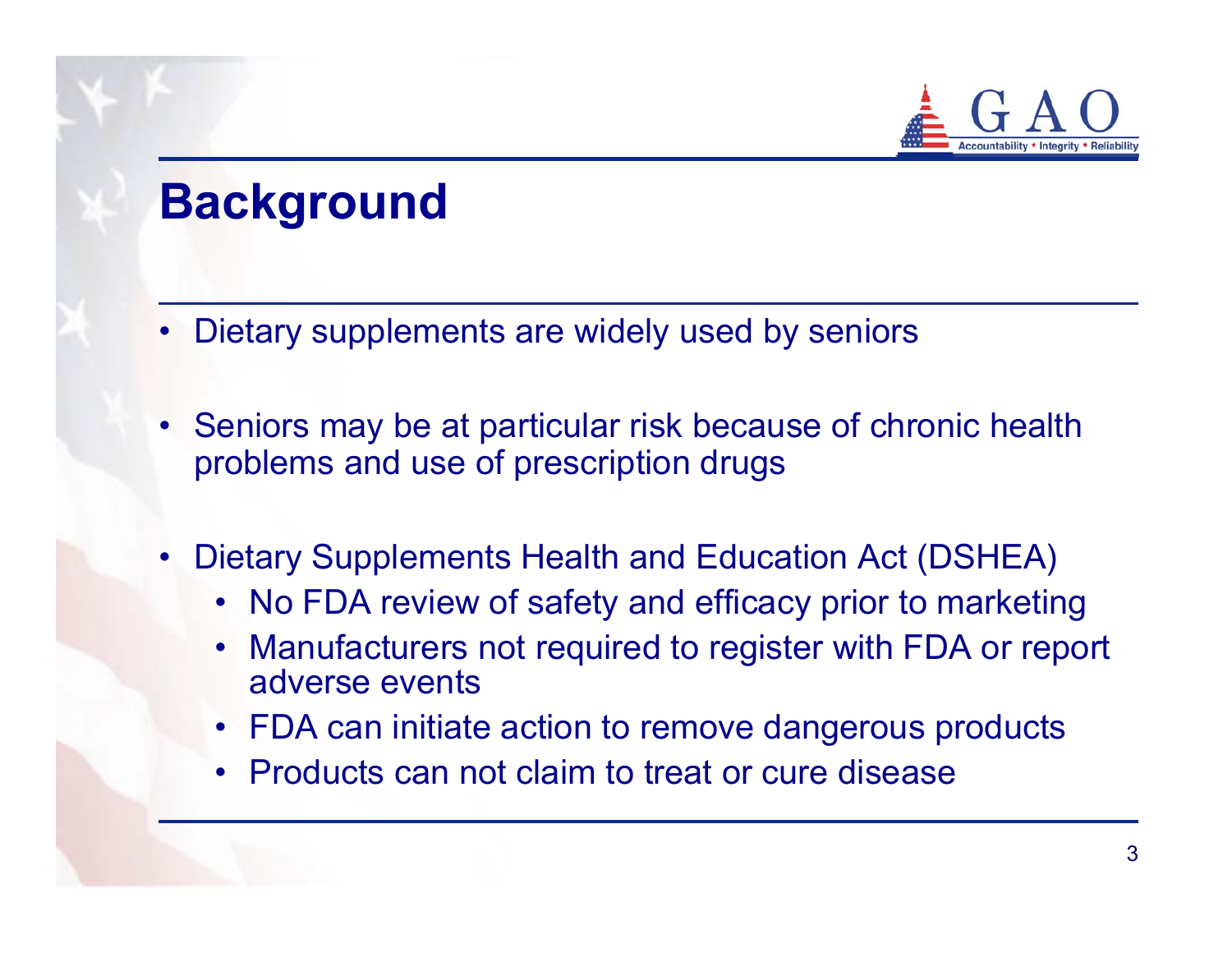

### **Questions**

- Is there evidence that anti-aging and alternative medicine products, particularly dietary supplements aimed at conditions of aging, cause physical harm to seniors?
- Is there evidence that questionable anti-aging and alternative medicine products cause economic harm to seniors?
- What are the state and federal <u>oversight efforts</u> to protect consumers from questionable anti-aging and alternative medicine products?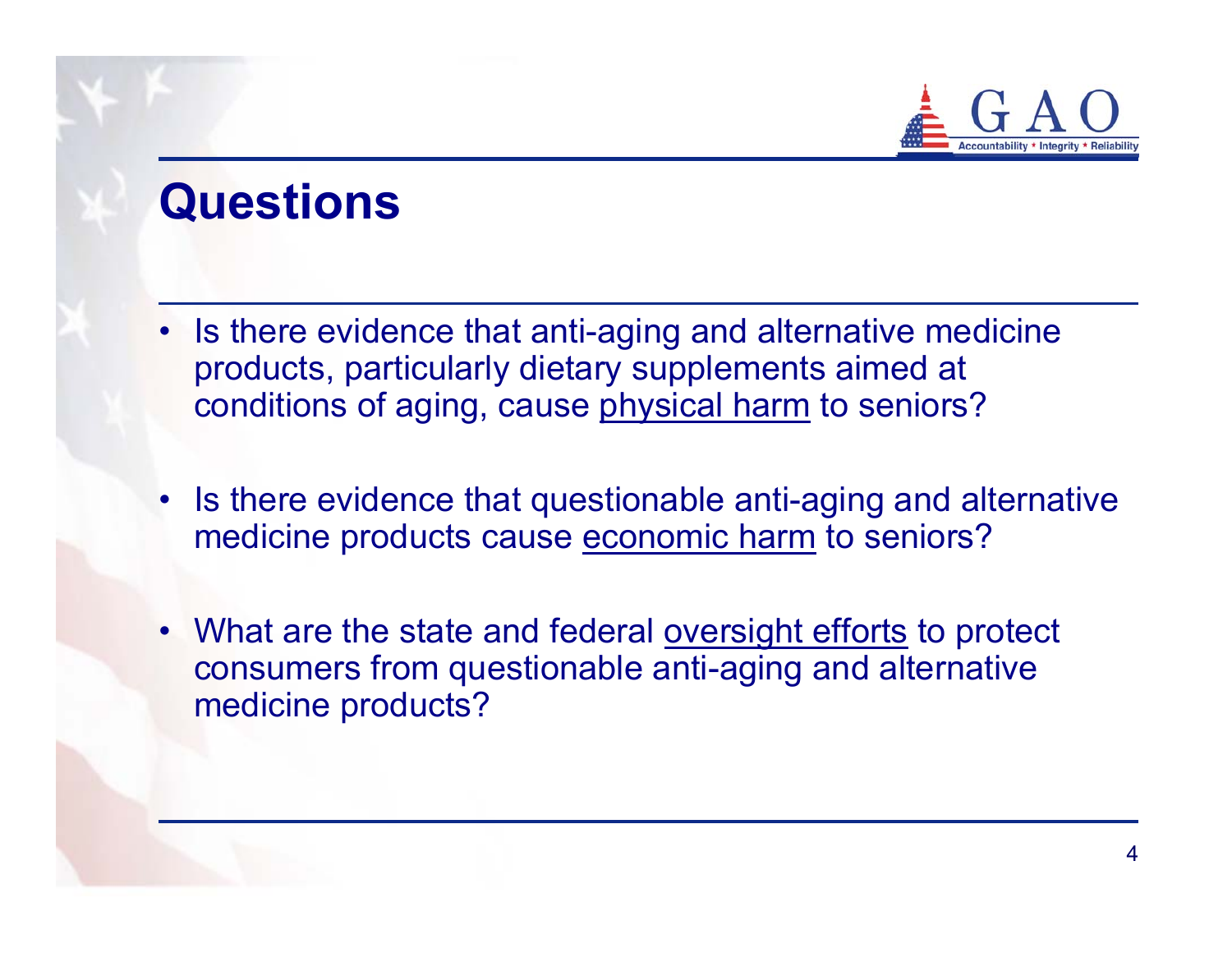

### **There are Some Health Risks for Seniors**

- Health risks of product use:
	- Some products may have serious adverse events (FDA warnings and alerts)
	- Contraindications for seniors with pre-existing conditions
	- •Interactions with prescription drugs
	- Concern that users of alternative therapies will forgo medical treatment
- Product quality:
	- •Contamination
	- Variation in amount of active ingredient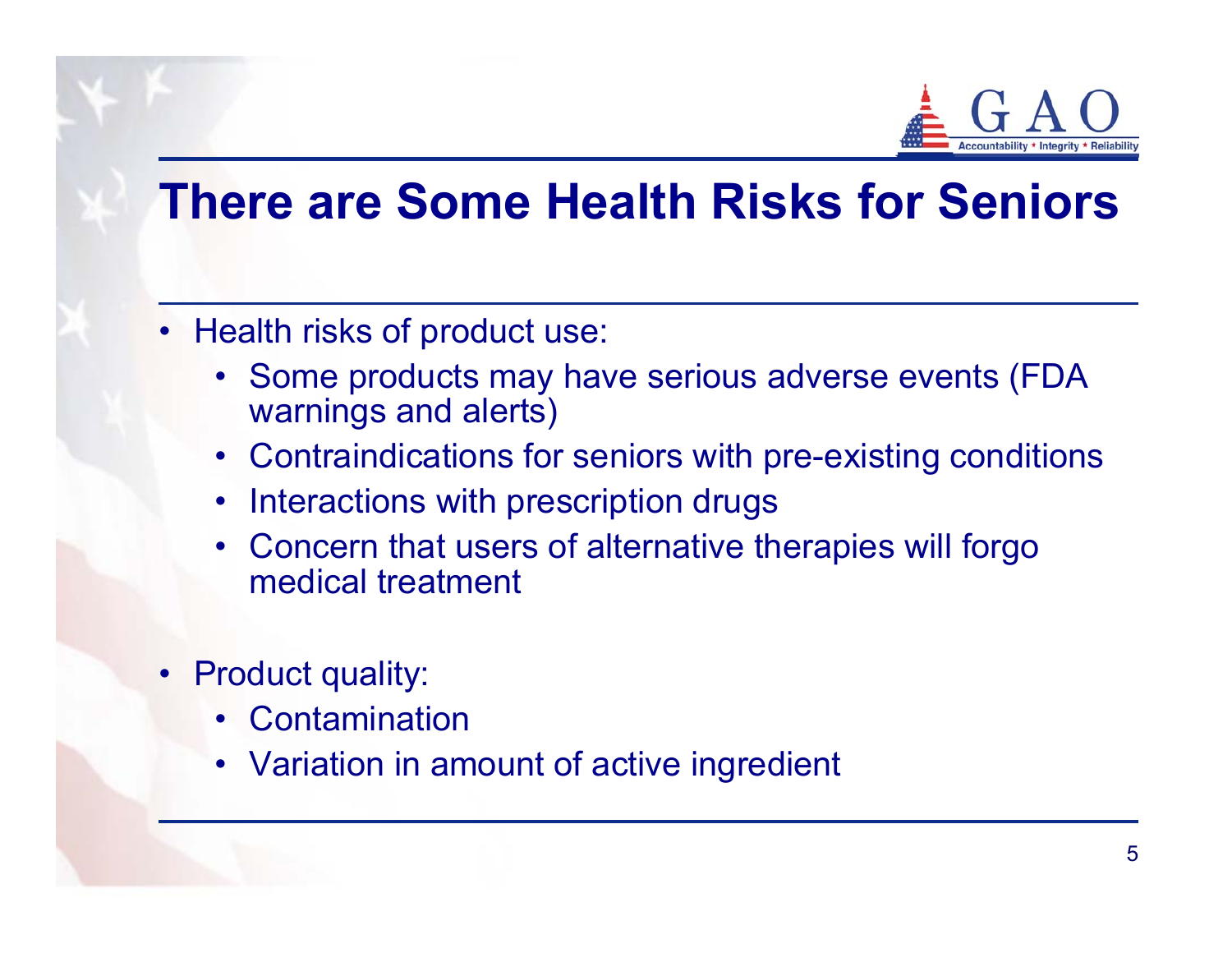

## **Seniors Spend Money on Unproven or Poorly Manufactured Products**

- No overall estimates
	- According to FTC, \$36 million annually on products for 20 companies that fraudulently marketed unproven health products to seniors
	- For example, "rife machines" for up to \$5,000 on the Internet
- Some dietary supplements contain less of the active ingredient than noted on product labels
	- For example, one study from an independent lab found 22% of tested dietary supplements had substantially less of the active ingredient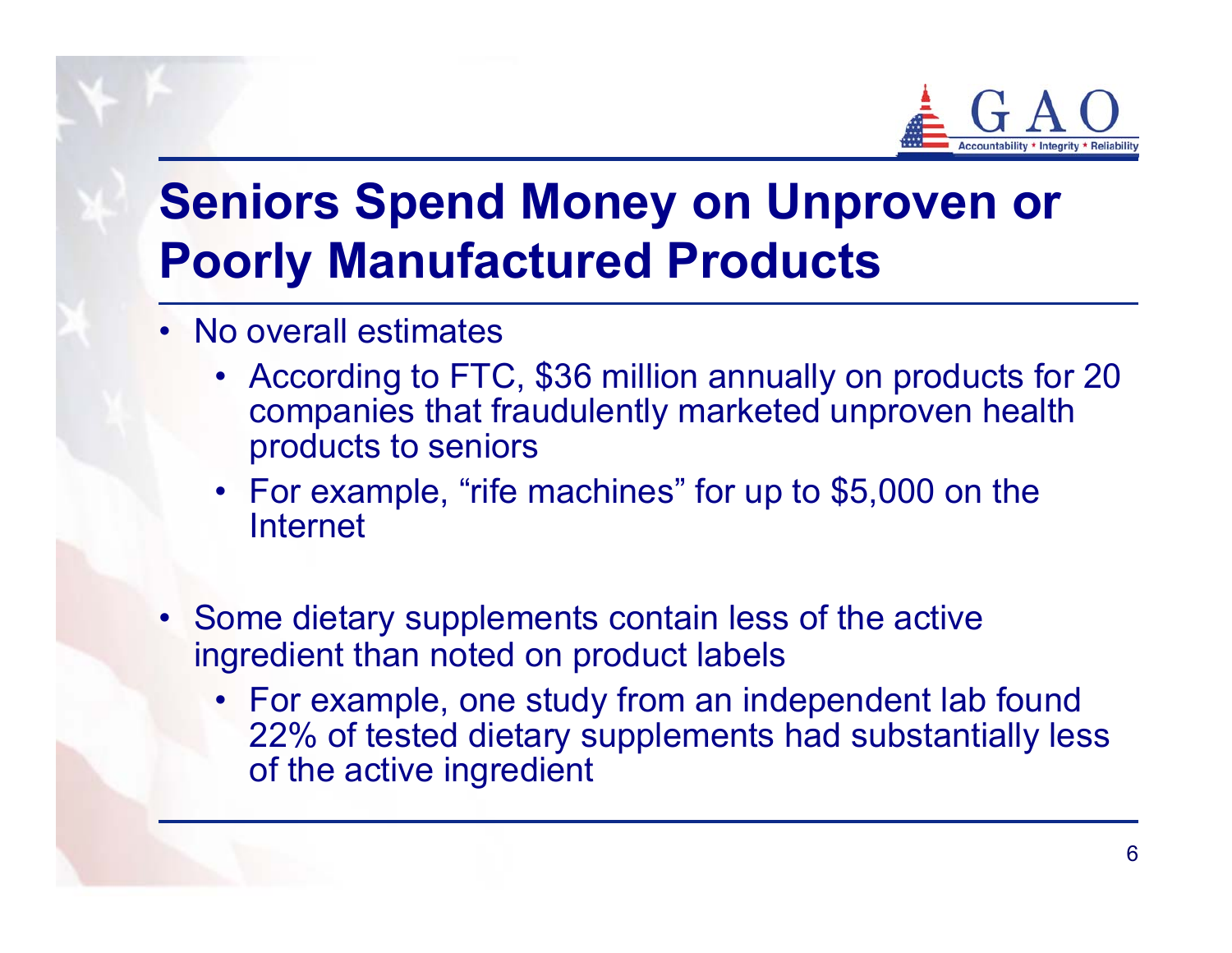

# **Government Education and Research Efforts**

- Education
	- FDA outreach to senior health fairs and conferences with tips to avoid health fraud
	- FTC consumer education materials
- • Research
	- NIH National Center for Complementary and Alternative **Medicine**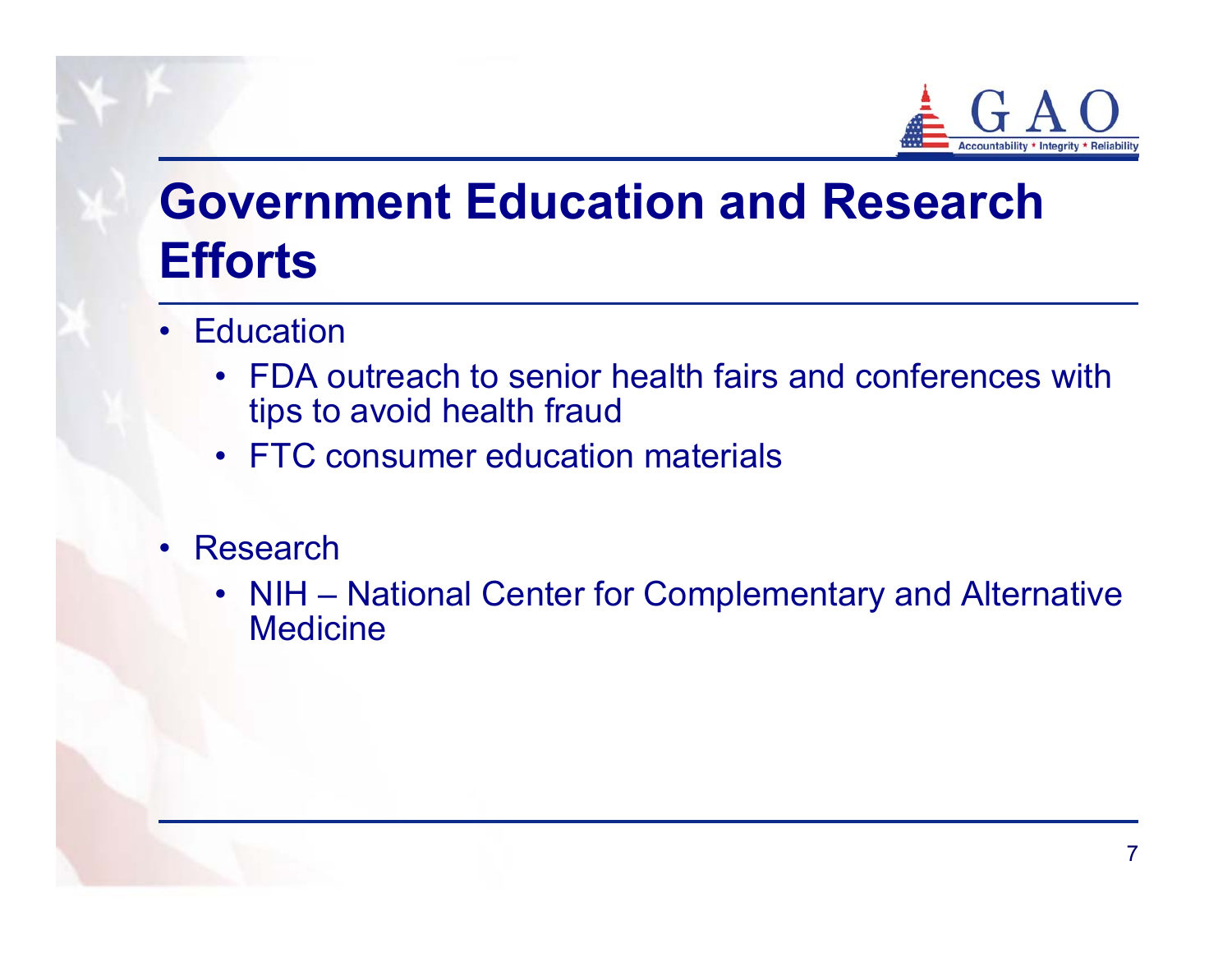

# **Dangerous Products Still Available Despite FDA Enforcement Efforts**

- FDA has taken action, on a case-by-case basis against unapproved new drugs or medic al devices, and against products claimed to cure disease
- <u>But</u> problematic products still available because FDA has not prohibited the marketing of dangerous substances
	- •Under DSHEA, FDA must prove an imminent hazard in court
	- For example, comfrey
		- July 2001 FDA advis ory letter to trade associations: comfrey is dangerous, any product with comfrey is adulterated, stop selling
		- But, comfrey is still widely available on the Internet